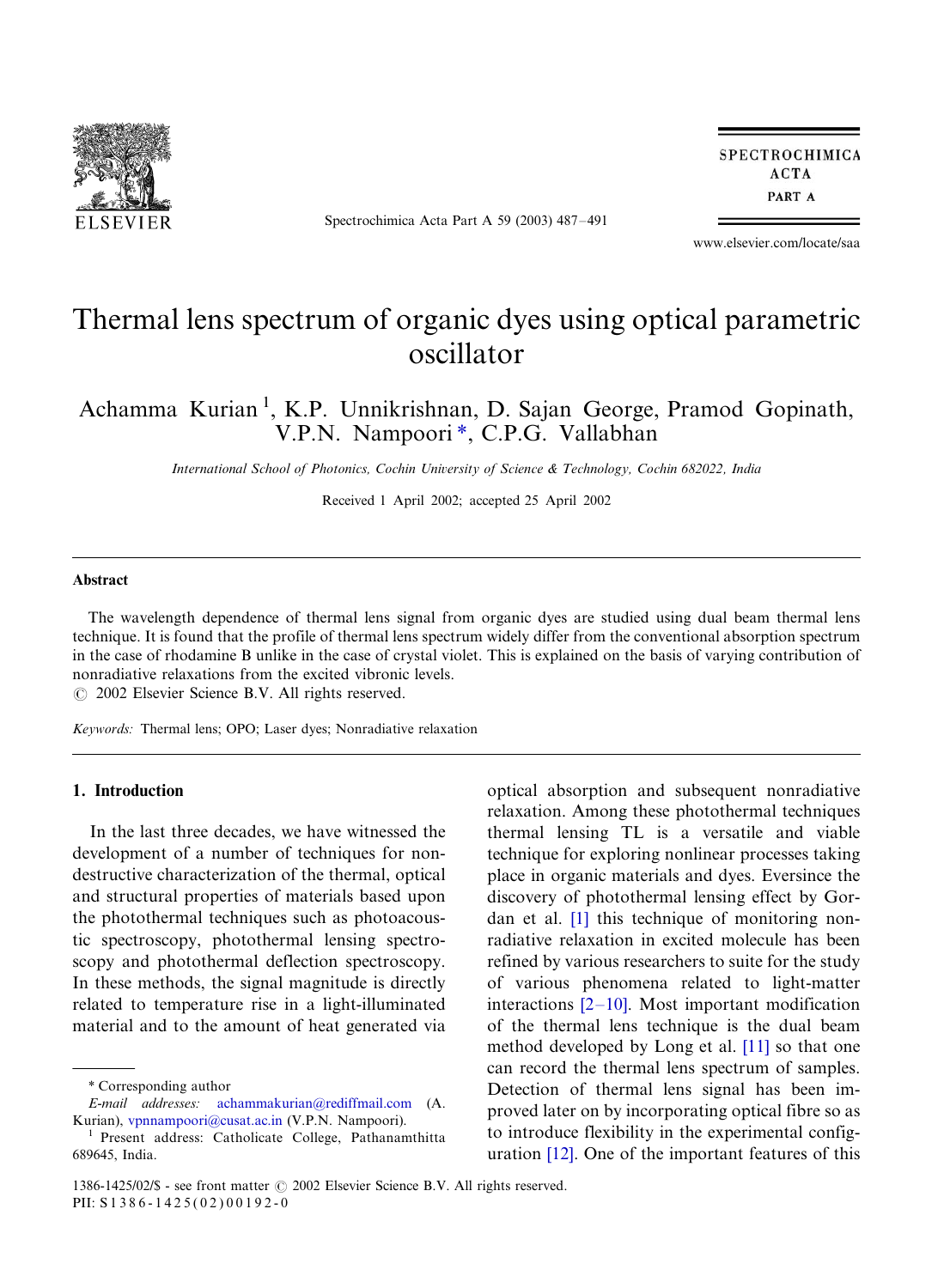technique is that it is a highly sensitive method for measuring the absorbance of light in a multitude of samples based on physical changes that occur in the sample during irradiation.

When a medium is illuminated with Gaussian laser radiation, some of the incident energy is absorbed by the molecules in the ground state, and are excited to higher energy states. The excess energy acquired by the molecule can be dissipated in many ways. The non-radiative decay produces localized temperature rise, creating a refractive index gradient in the medium so that the medium acts as a lens-like optical element, called thermal lens. The focal length of the induced thermal lens by pulsed laser irradiation is given by [\[13,14\]](#page-4-0):

$$
\frac{1}{f} = \frac{1}{f_0} \left( 1 + \frac{2nt}{t_c} \right)^{-2}
$$
\n
$$
\frac{1}{f_0} = \frac{4lDN\sigma hvn^2H}{kJ\omega^{2n+2}} \left( \frac{dn}{dT} \right) \left( \frac{2}{\pi} \right)^n, \quad t_c = \frac{\omega^2}{4D},
$$
\n
$$
D = \frac{k}{\rho C_p}, \quad H = \int_0^t p(t)dt
$$
\n(1)

where  $f$  is the time-dependent focal length of the thermal lens,  $f_0$  is the focal length just after heating pulse,  $t_c$  is the characteristic time constant of decay,  $l$  is the sample length,  $D$  is the thermal diffusivity, N is the number of molecules,  $\sigma$  is the cross-section of absorption,  $\nu$  is the frequency of the heating laser,  $h$  is the Planck's constant,  $n$  is the number of photons,  $H$  is the total output energy of the laser,  $k$  is the thermal conductivity,  $J$ is the Joule's constant,  $\omega$  is the beam radius,  $\rho$  is the density,  $C_p$  is the specific heat and  $P(t)$  is the intensity of the heating laser. The probe beam through the TL will be affected and the TL signal is usually measured as the relative change in the probe beam center intensity given as:

$$
S_p = S_{(t=0)} \left( 1 + \frac{2t}{t_c} \right)^{-2}
$$
  

$$
S_{(t=0)} = \frac{5 \ln(10)AE_0}{\omega^2 \lambda \rho C_p} \frac{dn}{dT}
$$
 (2)

where  $E_0$  is the energy of the pump laser.

In the present experiment, changes in the probe beam intensity results from the wavelength-dependent heating of the sample by absorption of the pump beam. A plot of these intensity changes, therefore, provides a characteristic signature of the absorption mechanism of the samples. Most of the studies reported earlier used tunable dye lasers as the pump beam [\[13\]](#page-4-0). One of the drawbacks of dye lasers is the limited range of tunability. The present paper describes the use of TL effect to record absorption spectrum of organic dyes in methanol using optical parametric oscillator (OPO) as the excitation source since optical parametric devices provide wide and continuous wavelength coverage, easy and rapid wavelength tunability, high-energy output and the advantage of being all solid state.

#### 2. Experimental

The experimental setup of dual beam thermal lens technique employed in the present investigation is shown in Fig. 1. In dual beam configuration, separate lasers are used for pump and probe beams. This technique is more advantageous since only a single wavelength (probe) is always detected and there needed no correction for the spectral response of the optical elements and detector. Moreover one can record TL spectra only by dual beam setup. The pump beam used for the present study is the radiation from an OPO (Quantaray mopo-700) with tunable output in the range 460–620 nm. Radiation of wavelength



Fig. 1. Schematic diagram of the experimental set up.  $L1$ ,  $L2$  – Lens; DM-dichoric mirror; S-Sample; OF-optic fibre; MPA-monochromator-PMT assembly; DSO-digital storage oscilloscope.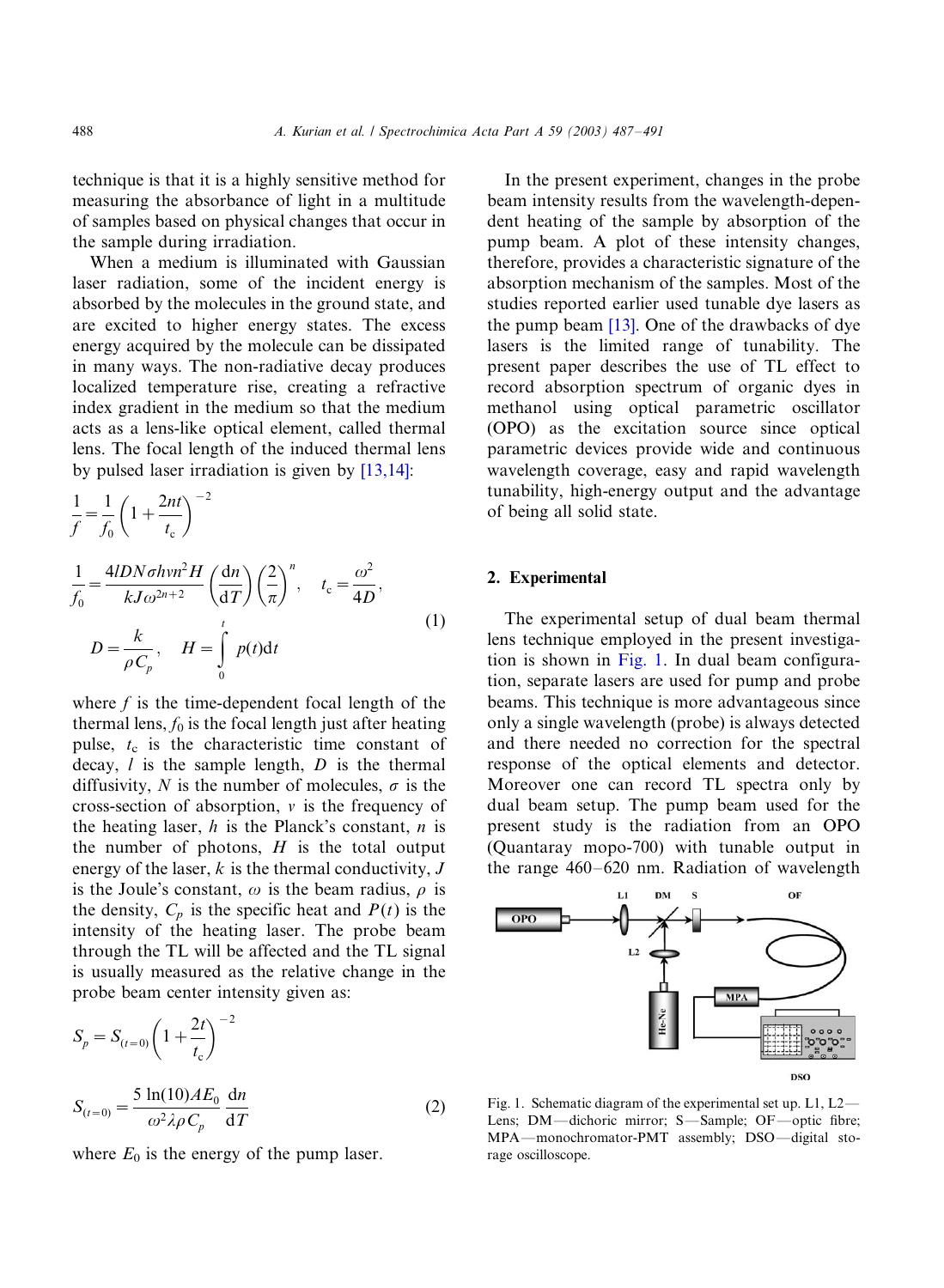632.8 nm from a low power (1.5 mw) intensity stabilized He-Ne laser source is used as the probe beam. Samples in a quartz cuvette (1 mm) are kept one confocal length past the beam waist. Hu et al. demonstrated that this configuration enhances the thermal lens signal [\[2\].](#page-4-0) The probe beam is made to pass collinearly through the sample using a dichroic mirror. An optical fibre mounted on XYZ translator placed at the beam center in the far field serves simultaneously as the finite aperture as well as the detector. The other end of the fibre is coupled to a monochromator-PMT assembly which is set at 632.8 nm. The signal output from PMT is processed using a digital storage oscilloscope (Tektronix, TDS 220). The present work is done at a temperature of  $26^{\circ}$ C. The thermal lens spectra are normalized to account for the spectral profile of the OPO output.

The absorption spectrum of the sample is recorded using a UV-Vis-IR spectrophotometer (Jasco V-570). For the fluorescence study, the front surface emission is collected and focused by a lens to the entrance slit of a 1 m Spex monochromator, which is coupled to a PMT having an S20 cathode. The PMT output is fed to a lock-in amplifier. The emission wave length is scanned in the specified region (500–640 nm). Studies on rhodamine B and crystal violet are reported in the present paper.

An accurately weighed amount of rhodamine B (Exciton) is dissolved in methanol to give a concentration of 1.87 mmol  $1^{-1}$ . From this stock solution, sample solutions with different concentrations ranging from 2.68 to 460 µmol  $1^{-1}$  are prepared.

#### 3. Results and discussion

The absorption, TL and fluorescence spectra of rhodamine B in methanol at a concentration of 2.68 µmol  $1^{-1}$  are given in Fig. 2. Absorption spectrum shows the peak absorption at 18 315  $\rm cm^{-1}$  and a shoulder at 19 380  $\rm cm^{-1}$  which reveals two prominent vibronic levels at 546 nm (18 315 cm<sup>-1</sup>) and 516 nm (19380 cm<sup>-1</sup>) with intensity variation as determined by Franck Condon principle. As is clear from the figure TL spectral peak



Fig. 2. Spectra of rhodamine B for a concentration of 2.68  $\mu$ mol l<sup>-1</sup> in methanol (a) absorption spectrum (b) thermal lens spectrum (c) fluorescence spectrum.

and absorption peak do not coincide. The fact that these peaks do not coincide reveals the unequal magnitudes of nonradiative and radiative transition probabilities from the excited vibronic levels. Excitation to 19380 cm<sup>-1</sup> level is followed by nonradiative de-excitations to a large number of low-lying vibronic levels. One can conclude that probability of nonradiative de-excitations from 19 380 cm<sup>-1</sup> is more than that from 18 315 cm<sup>-1</sup> level so as to get the TL spectral peak at 19 380  $cm^{-1}$ . This conclusion is also supported by the fact that fluorescence emission (and hence radiative relaxation cross-section) from this level is almost zero as one would expect from the complementary nature of nonradiative and radiative relaxation processes. The fluorescence peak at longer wavelength accounts for the Stokes shift [\[15,16\]](#page-4-0).

[Fig. 3](#page-3-0) shows the spectra of rhodamine B in methanol at a concentration of 460  $\mu$ mol l<sup>-1</sup>. As is evidently observed from the figure, at higher concentration there is a relative enhancement in the TL signal as compared with that in the fluorescence spectrum. With increasing dye concentration the possibility of transfer of energy between molecules by collisional mechanism makes the nonradiative part to become more prominent. Hence it is obvious that fluorescence quantum yield decreases as the concentration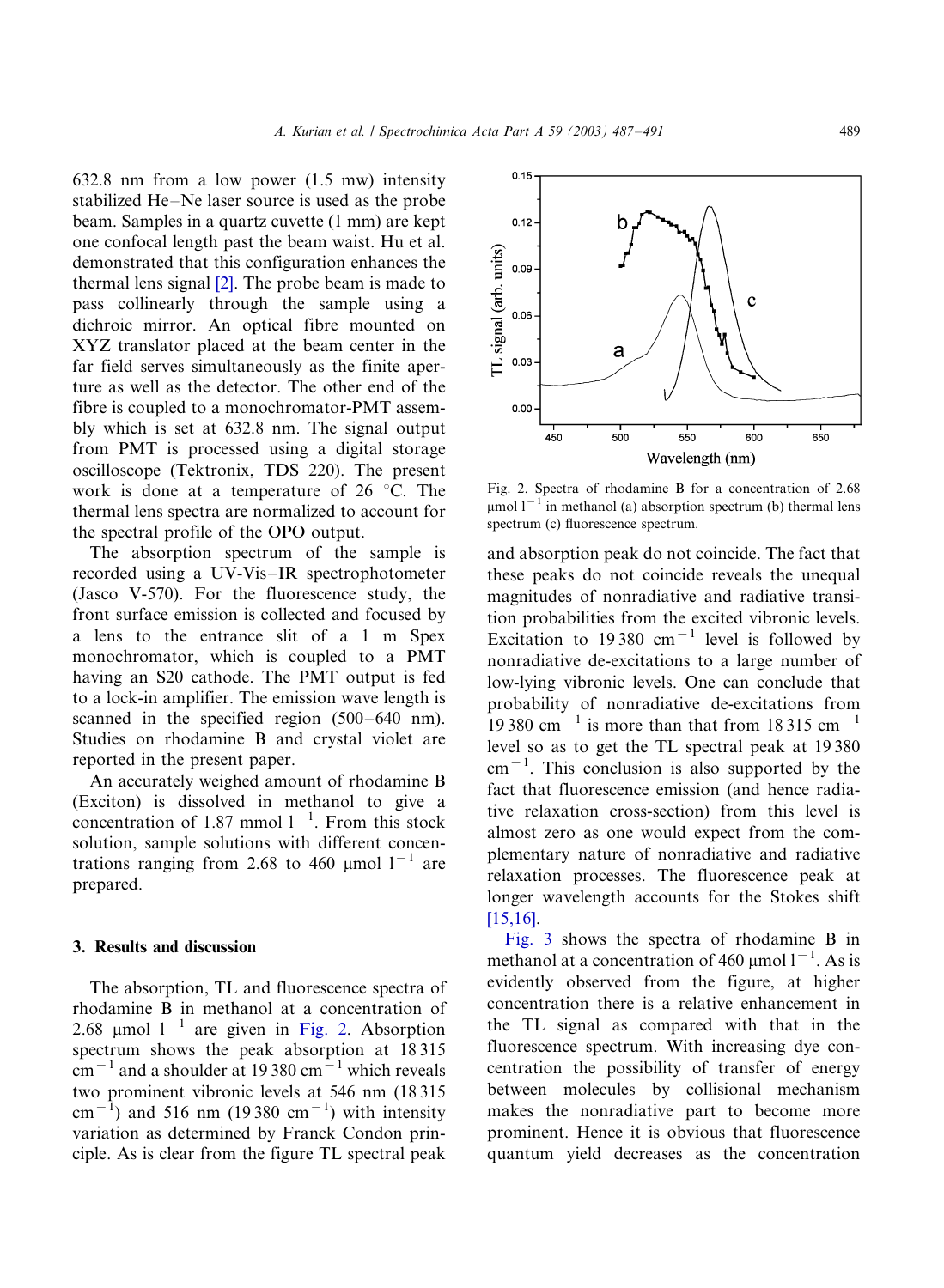<span id="page-3-0"></span>

Fig. 3. Spectra of rhodamine B for a concentration of 460 micro mol  $1^{-1}$  in methanol (a) absorption spectrum (b) thermal lens spectrum (c) fluorescence spectrum.

increases [\[17](#page-4-0)–21]. Enhancement in nonradiative processes with increase in concentration will also takes place due to reabsorption of fluorescence emission, thereby causing the red shift in the fluorescence peak (Fig. 4). Concentration dependence of TL signal (Fig. 5) from rhodamine B at various pump wavelengths also revealed same intensity results. In solutions of low concentration dyes dissolve practically completely into monomers. It should be mentioned that basic dyes like rhodamine B may dissociate at high dilutions into cations and anions. The absorption spectra are determined by the intrinsic absorption of the dye molecules and the dye-solvent interaction. At this concentration dye-dye interaction is negligible



Fig. 4. The concentration dependence of peak fluorescence wavelength of rhodamine B.



Fig. 5. Variation of TL signal amplitude of rhodamine B with concentration for different pump wavelengths  $(\blacksquare)$  520 nm  $(\lozenge)$ 540 nm ( $\triangle$ ) 560 nm () 570 nm (+) 574 nm and ( $\blacktriangledown$ ) 580 nm.

because of the large average distance between them. The absorption spectra (Fig. 3) contain contributions from the monomers and the aggregates which makes the spectrum broader at higher concentration. For highly soluble dye like rhodamine B the dye-dye interaction gains importance at high concentrations since the mean distance between them becomes small  $[22-24]$  $[22-24]$ . On increasing the concentration of dye solution, the aggregate formation and reabsorption of fluorescence emission will result into the enhancement in absorption and nonradiative relaxations at higher wavelengths.Fig. 6 shows the absorption and TL spectrum of crystal violet dye for a concentration of 6.5  $\mu$ mol 1<sup>-1</sup>. The absorption and the TL spectra have the same profile. This indicates that



Fig. 6. Absorption (a) and thermal lens (b) spectra of crystal violet for a concentration of 65  $\mu$ mol 1<sup>-1</sup>.